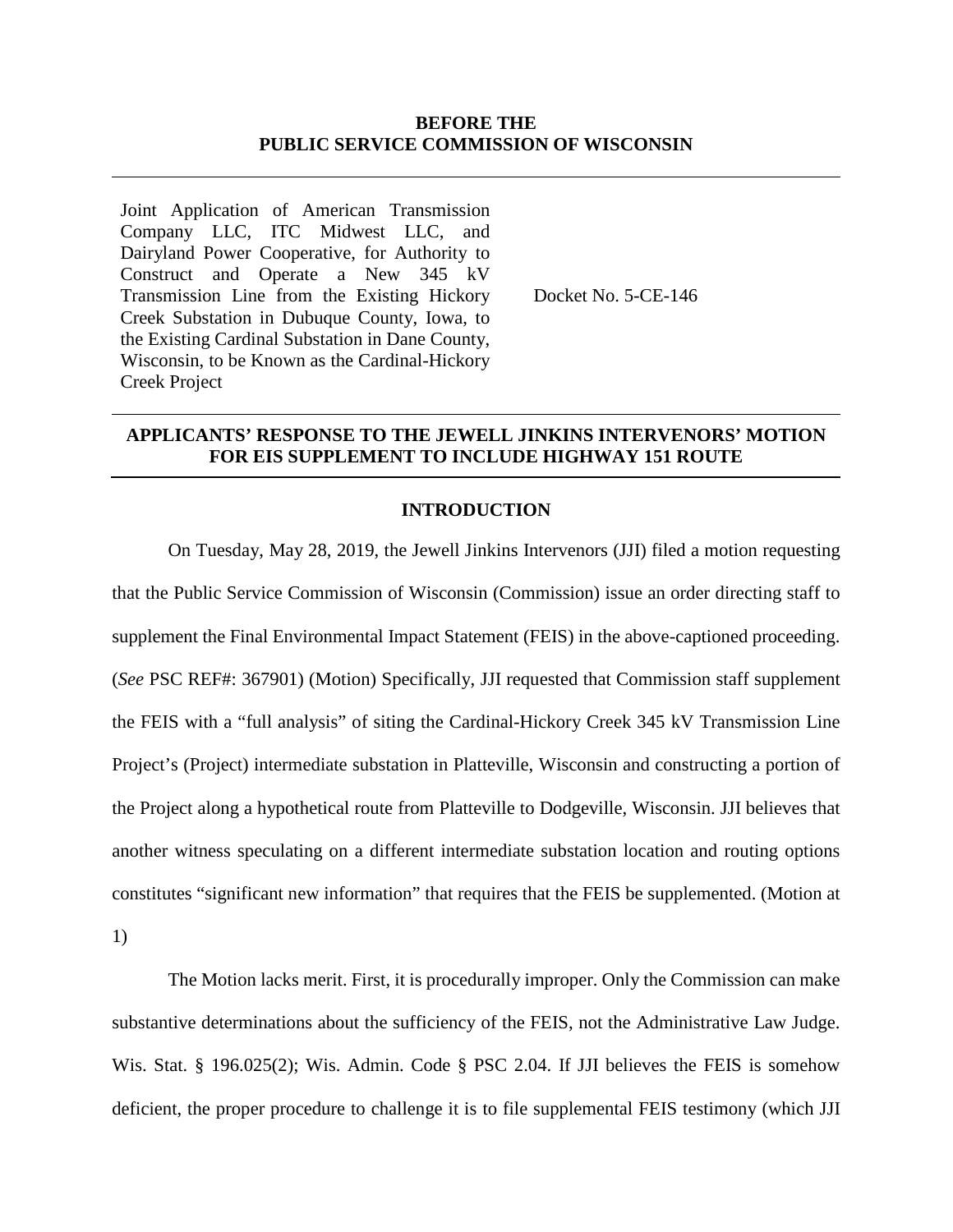did) and then to raise concerns regarding its sufficiency in briefing after the technical hearing is complete.

Second, and in any event, JJI misrepresents the facts in the records. The Applicants have explained at length in the CPCN Application, data request responses, and testimony the long and detailed routing and siting process for the Project. The Applicants used this process to determine how to best meet the identified electrical needs of the Project and select routes that most effectively meet the state's siting priorities, while balancing a multitude of engineering, environmental, cost and other factors. The FEIS describes this process in detail and discusses the hypothetical route from Platteville to Dodgeville. As JJI admits, information concerning several examined intermediate substation locations and routes, including an alternative location for the Project's intermediate substation and a hypothetical Project route between Platteville and Dodgeville, is not "new." So, there is no legal basis to supplement the FEIS with additional analysis concerning these issues. Therefore, the Motion should be denied.

#### **ARGUMENT**

## **I. JJI's Motion is procedurally improper and premature.**

The Legislature has delegated all decisions under the Wisconsin Environmental Policy Act (WEPA), Wis. Stat. § 1.11, to the Commission. *See* Wis. Stat. § 196.025(2) ("The Commission shall promulgate rules establishing the requirements and procedures for the commission to carry out the duties under s. 1.11.") The Commission has not delegated these duties to the ALJ. An ALJ only has authority specifically granted to him or her under the administrative code. *See* Wis. Admin. Code §§ PSC 1.04, 2.04. Specifically, the Commission's General Counsel is authorized to assign to any ALJ "the conduct of hearings and taking of testimony bearing upon any particular investigation or hearing made or held by the commission." *Id.* § 1.04. Moreover, the ALJ cannot make findings of fact, conclusions of law, or issue final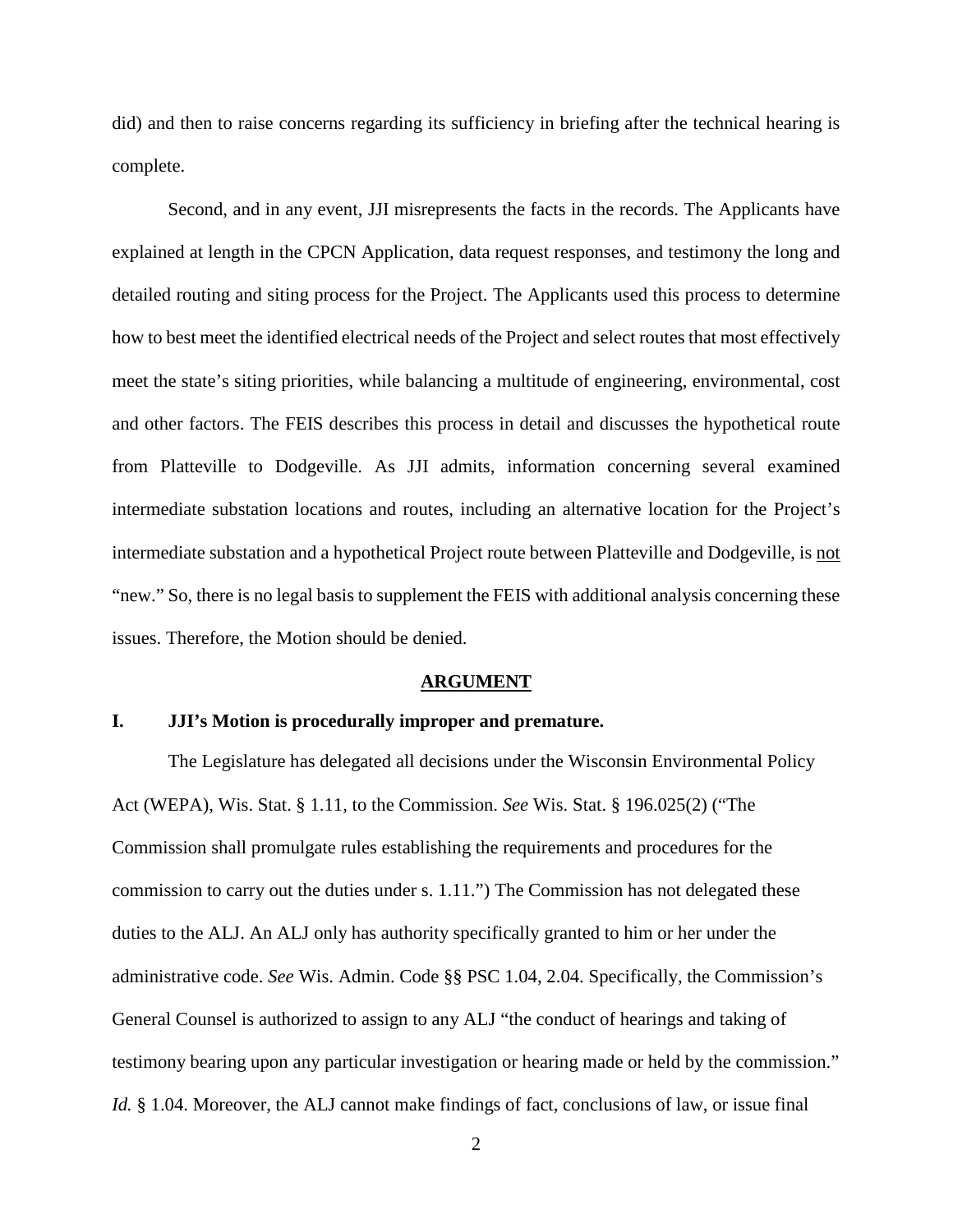decisions. *See* Wis. Admin. Code § PSC 2.04. As such, JJI's Motion requesting that the ALJ do just that is procedurally improper.

JJI's Motion is also premature. As the ALJ is aware, technical evidence regarding the sufficiency of the FEIS is still being pre-filed and will be entered into the record at the technical hearing in mid-June. As such, if JJI believes the FEIS is insufficient in some way, the proper place to raise that concern is at the technical hearing and then through briefing directly to the Commission.

## **II. The Motion fails as a matter of law because the issues discussed therein do not constitute "new information" that warrants the preparation of a supplemental EIS.**

The Motion should also be denied because the information that JJI references does not meet the criteria for preparation a supplemental EIS. Under Wisconsin law, all state agencies must consider the environmental impacts of "major actions" that could significantly impact the quality of the human environment. *See* Wis. Stat. § 1.11; *Wis. Environmental Decade, Inc. v. Dept. of Natural Resources*, 94 Wis. 2d 263, 267, 288 N.W.2d 168 (Ct. App. 1979). The Commission's regulations provide that an Environmental Impact Statement (EIS) must be prepared for all "Type I Actions," a term that is defined to include transmission projects such as the Cardinal-Hickory Creek Project. *See* Wis. Admin. Code § PSC 4.10(1). No matter how exhaustive an EIS is, "a challenger can always point to a potentiality that was not addressed." *Clean Wisconsin v. Pub. Serv. Comm'n*, 2005 WI 93, ¶ 191, 282 Wis. 2d 250, 306, 700 N.W.2d 768 (internal quotation marks and citations omitted). And although the EIS must examine reasonable alternatives, it need "furnish only such information as appears to be reasonably necessary under the circumstances for evaluation of the project . . . ." *Id.*

After the Commission issues a final EIS, the Commission must prepare a supplemental EIS only if it identifies one of the following conditions: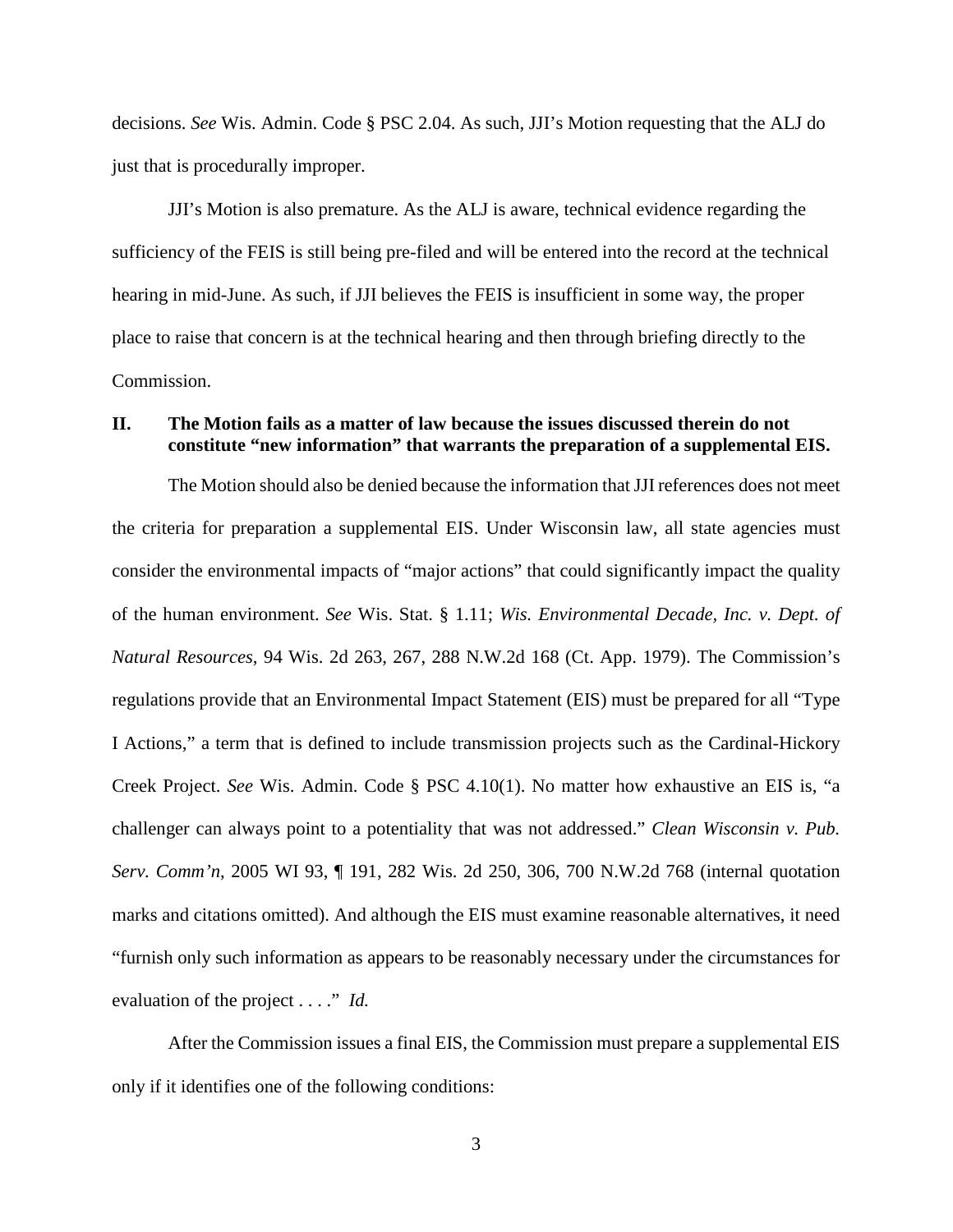1. Substantial changes to the proposed action, or significant new circumstances, that would affect the quality of the human environment in a significant manner or to a significant extent not already considered in the [final] EIS.

2. New information about whether the proposed action would affect the quality of the human environment in a significant manner or to a significant extent not already considered in the [final] EIS.

Wis. Admin. Code § PSC 4.35(2)(c). As discussed in further detail below, the information referenced in the Motion does not satisfy either of the foregoing criteria. And in any event, the Applicants have explained why it is necessary to site the intermediate Project substation in the Montfort area, and why the Preferred Route they have proposed for the Project is superior to the hypothetical alternative between Platteville and Dodgeville referenced in the Motion.

The FEIS that the Commission filed in this docket on May 8, 2019 contains a detailed discussion regarding siting the proposed Hill Valley Substation in Platteville instead of Montfort, Wisconsin; the FEIS also discusses how siting the intermediate substation in Platteville could facilitate development of a hypothetical route for the Project along the U.S. Highway 151 corridor, between Platteville and Dodgeville. (*See* FEIS at 31-33, 93-94, 538-39) JJI acknowledges as much by quoting directly from these portions of the FEIS, but argues that "the FEIS should be supplemented with a thorough analysis of this alternative." (Motion at 4-6) However, the Applicants are not proposing to construct the Hill Valley Substation in Platteville, or to construct the Project route along U.S. Highway 151 in this area, because the routes proposed in the CPCN Application are superior routes and more consistent with Wisconsin's Siting Priorities Law. Accordingly, there is nothing further for the FEIS to analyze or consider.

The Applicants are not proposing to construct the Project along this hypothetical route between Platteville and Dodgeville, and the information concerning this route was explicitly addressed and discussed in the FEIS, therefore, it does not qualify as a "substantial change," "new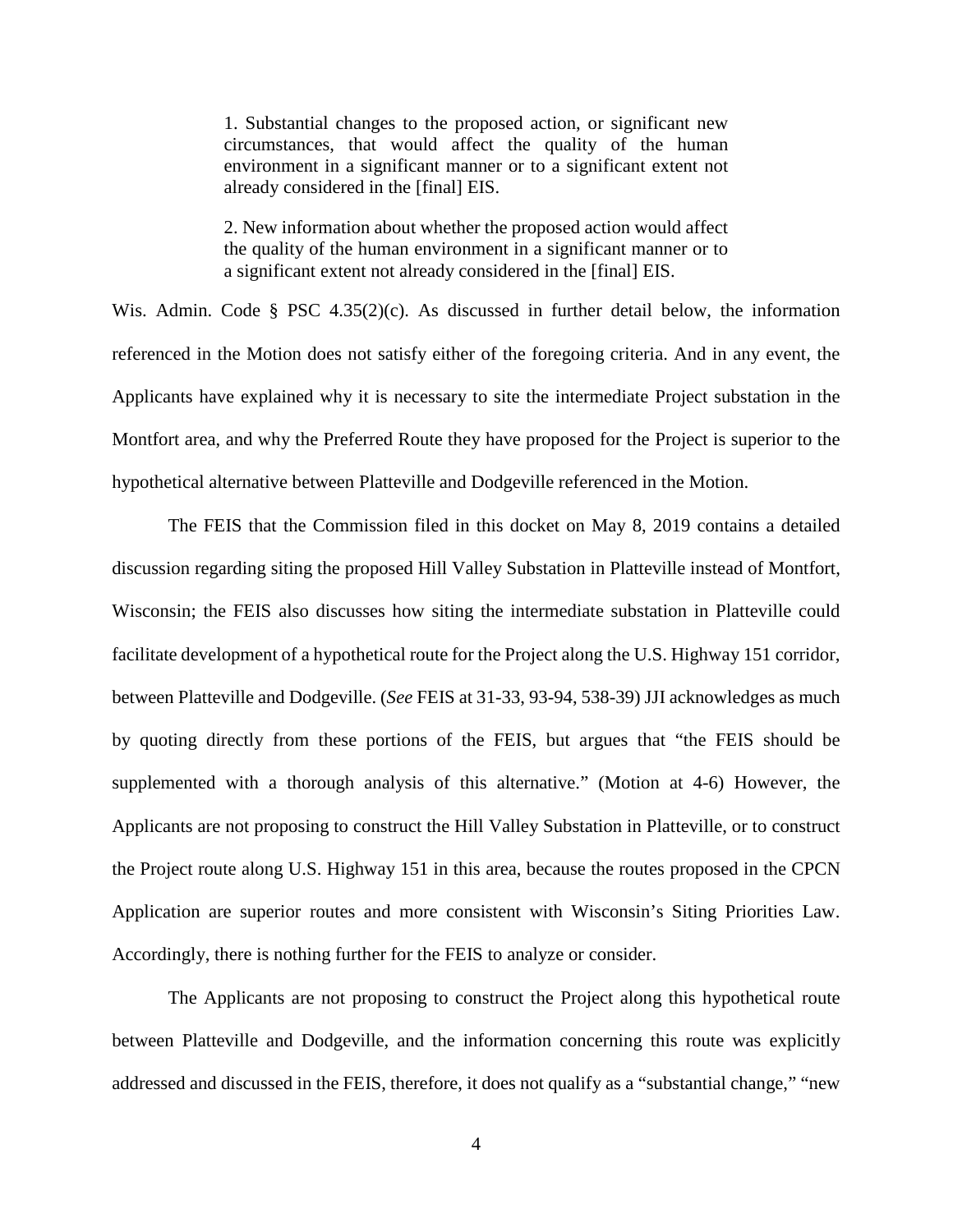circumstance," or "new information" regarding the Project that would warrant a supplemental EIS under Wis. Admin. Code § PSC 4.35. Therefore, the Motion should be denied.

# **III. Siting the intermediate Hill Valley Substation in Montfort, Wisconsin and constructing the Project along one of the routes proposed in the CPCN Application is preferable to the hypothetical "Highway 151 route" referenced in the Motion.**

The Applicants have explained why it is necessary to site the Project's intermediate substation in Montfort, Wisconsin and why they developed the routes proposed in the CPCN Application. An intermediate substation is necessary to relieve thermal overloads on low-voltage transmission lines in southwest Wisconsin. (*See* Rebuttal-Applicants-Dagenais-89 to 90) Locating that substation in Montfort is preferable from an electrical perspective because that area also hosts the Eden Substation, which is stronger electrically and better suited to provide regional support to the ATC system than the Hillman Substation in Platteville. (*See* Ex.-PSC-Staff Data Request: Response 8.1) In particular, the Eden Substation supports a 138 kV connection and three networked 69 kV lines: one proceeding east toward Dodgeville, another proceeding southeast toward Mineral Point, and another proceeding south toward Platteville through the Belmont area. (*Id.*) Moreover, several renewable generators are proposed in the vicinity of Montfort; changing the location of the intermediate Project substation from Montfort to Platteville could result in different required network upgrades or additional costs for those generators' interconnection requests. (Rebuttal-Applicants-Dagenais-91)

Siting the Hill Valley Substation in Montfort is also preferable from a routing and siting perspective. First, this location enables the Project to be routed along the Preferred Route or the Alternate Route, both of which follow existing 138 kV transmission line corridors. Existing transmission corridors are the highest priority corridors under Wisconsin's Siting Priorities Law. *See* Wis. Stat. § 1.12(6)(a). By contrast, siting the intermediate substation in Platteville would (as the FEIS acknowledges) facilitate a Project route along the U.S. Highway 151 corridor, which is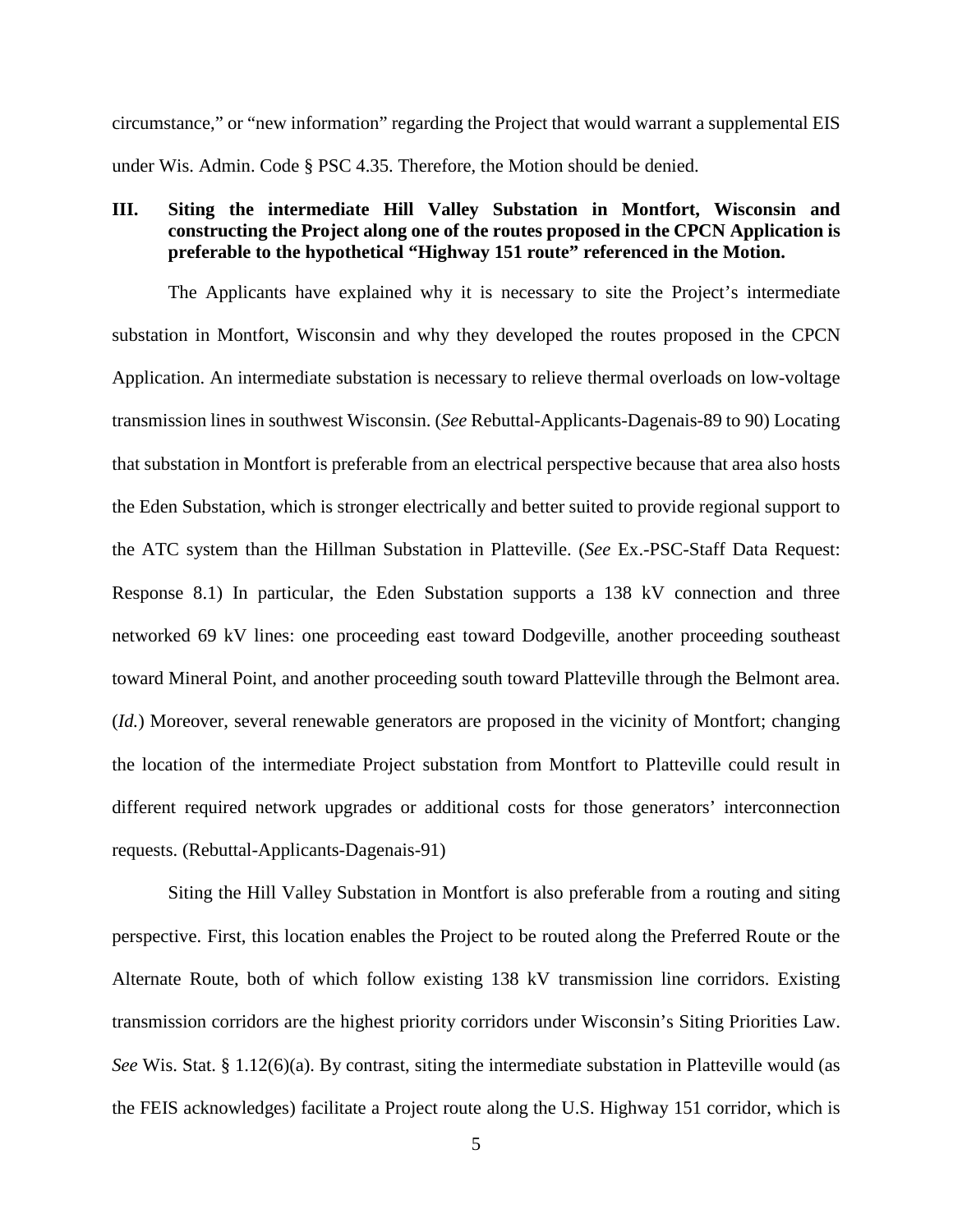a lower-priority corridor under the Siting Priorities Law. (*See* FEIS, at 539) Second, while the FEIS states that siting the intermediate Project substation in Platteville would result in an estimated \$20 million premium to the Project's overall costs, (*see* FEIS 32-33), this is a preliminary estimate with several unknown cost impacts not accounted for in that estimate. (*See* Ex.-PSC-Staff Data Request: Response 8.3) And of course, the Applicants have not quantified the costs of constructing the Project along U.S. Highway 151 between Platteville and Dodgeville, which could be higher than the cost of constructing the Project along the routes proposed in the CPCN Application. As stated in the FEIS, there is no evidence that this hypothetical route from Platteville to Dodgeville, Wisconsin "would have any meaningful difference in impacts as compared to the route alternatives proposed by the applicants." (FEIS, at 33) Finally, ATC has already purchased property for the Hill Valley Substation in Montfort, and have not conducted any outreach to the Platteville community regarding locating an intermediate substation in that area. (Rebuttal-Applicants-Schaeve-5 to 6)

#### **CONCLUSION**

For these reasons, the Applicants respectfully request that the ALJ deny the Motion.

[*The remainder of this page is intentionally left blank*]